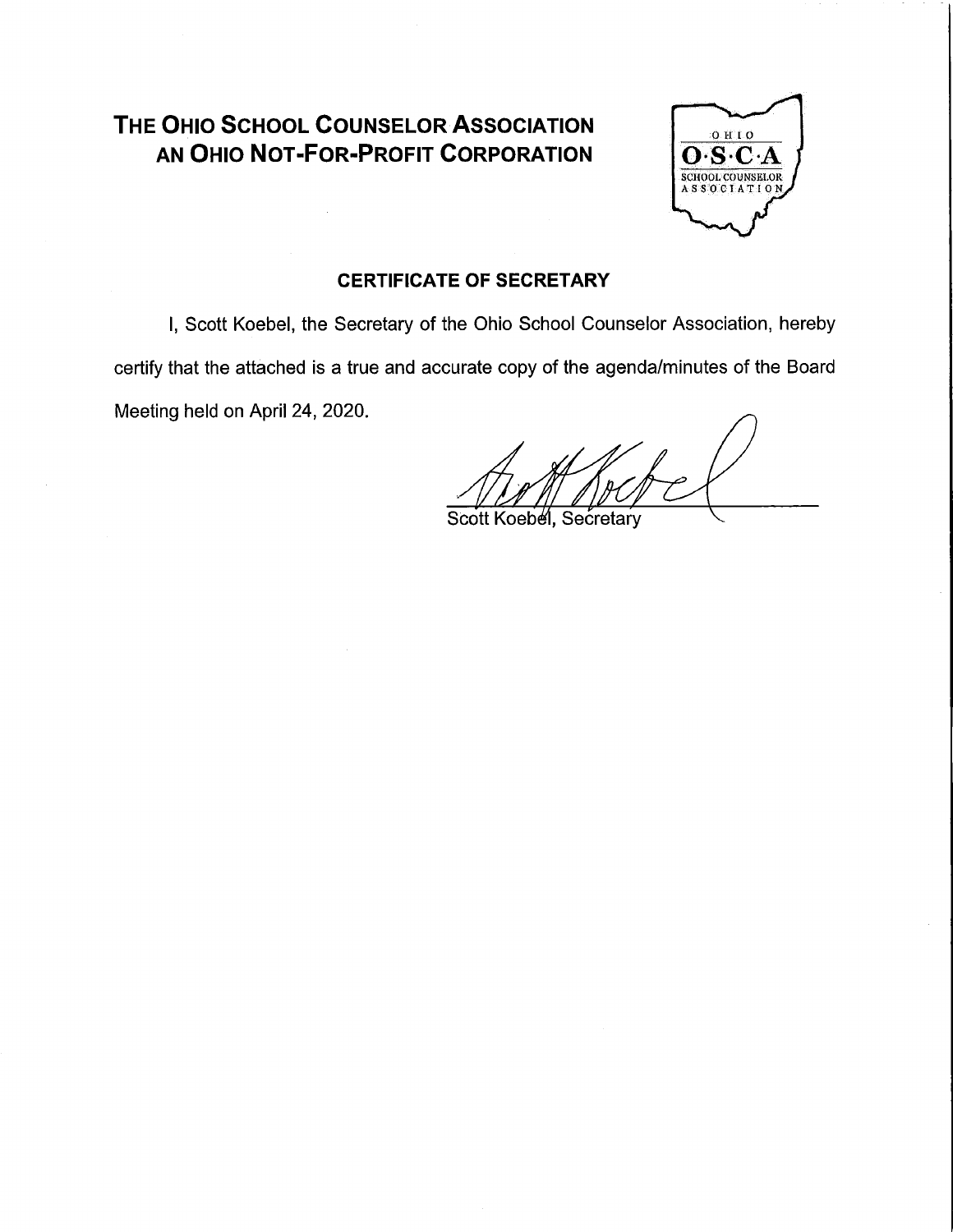# **Ohio School Counselor Association Board Meeting Minutes - April 24, 2020**

## **Friday - April 24**

## **6:00PM Welcome**

- Summary of Meeting Format and Guidelines
- Individual Check-Ins
	- What has been your biggest challenge and your biggest success this last month?

#### **6:30PM Executive Session**

Roll Call (Secretary)

- Present: Michelle Grimm, Nichole Miller, Sara Hoffman, Carrie Van Meter, Scott Koebel, Cara Habermehl, Dr. JP Oertman, Laura Hogue, Erin Miller, Darren Miller, Dr. Michelle Jackson, Dr. Diane Zimmer
- Absent: Jeff Williams

Opening of Meeting and Board Approvals (President)

- Motion to Call Executive Meeting to Order First: Cara Habermehl / Second: Nichole Miller For: All / Against: None / Abstain: None
- Motion to Accept the January/February 2020 Board Meeting Minutes First: Dr. Diane Zimmer / Second: Laura Hogue For: All / Against: None / Abstain: None
- Motion to Accept the Resignation of Jeff Williams as Elementary Level Representative Effective Immediately First: Nichole Miller / Second: Darren Miller For: All / Against: None / Abstain: None
- Motion to Accept the Results of the March 2020 Code of Regulation Amendment Vote First: Laura Hogue / Second: Erin Miller For: All / Against: None / Abstain: None

Financial Report (Treasurer & Executive Director)

● Motion to Approve the April 2020 Board Meeting Financial Report First: Nichole Miller / Second: Dr. JP Oertman For: All / Against: None / Abstain: None

## **7:15PM Lobbyist Report (Government Advantage Group)**

● Normal legislative activity has slowed due to legislators and staff working from home due to the COVID situation

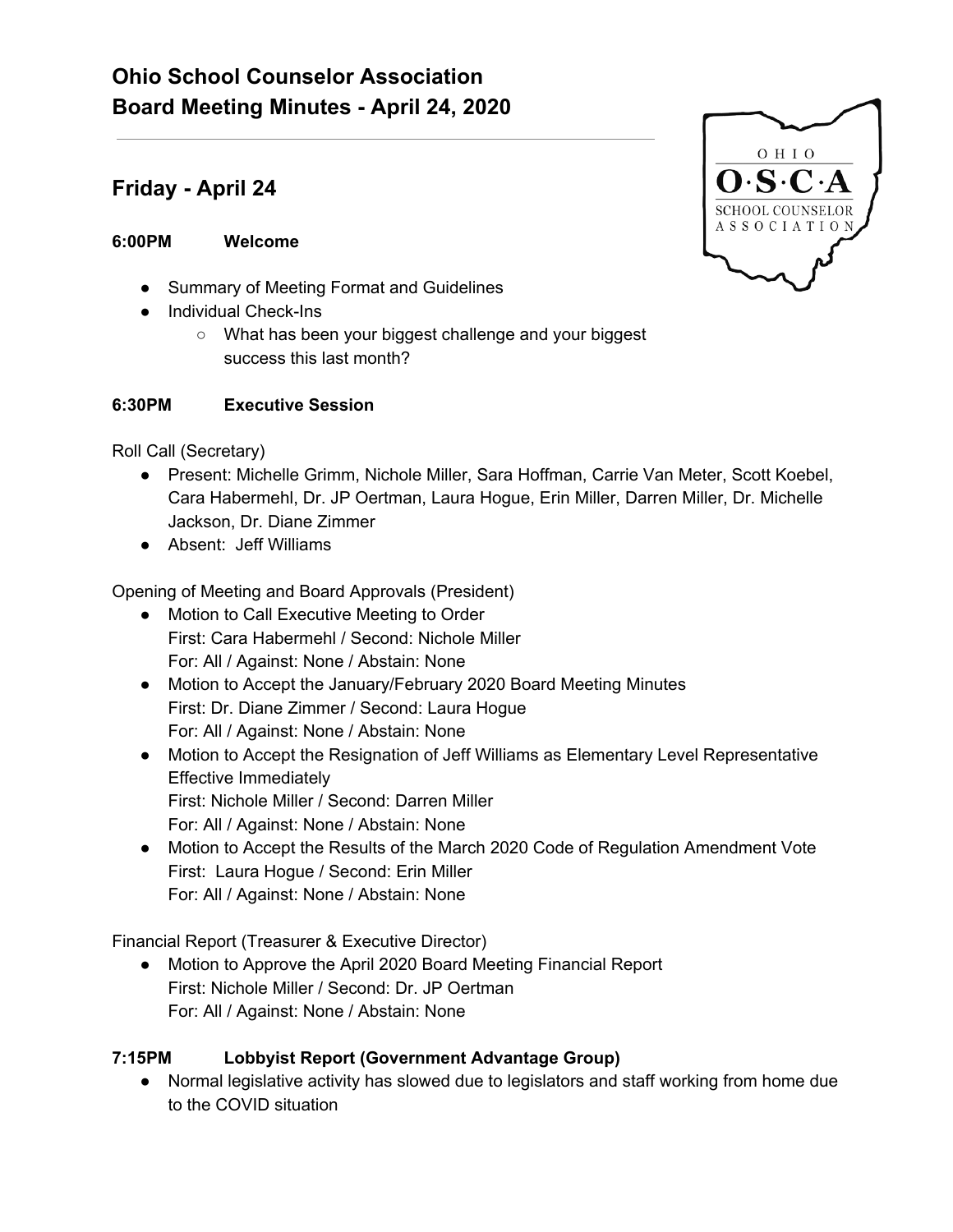- Ohio Legislature returned to the Statehouse on March 25, 2020 for an unprecedented emergency session to pass a package of law changes to respond to the COVID-19 crisis. Comprehensive bill included waiving standardized testing requirements and state report cards. Ohio schools are able to grant a diploma to any student on track to graduate.
- Governor has hinted that fall could look like blended learning but nothing has been decided yet
- On March 2, the Administration published a state suicide prevention plan, laying out actions to be taken over the next three years to prevent suicide and improve coordination statewide around such efforts.

#### **7:45PM AOCC Report**

- Update on DbD Receivership
- Update on AOCC 2020 Planning
	- CFP Progress (New Deadline of May 1, 2020)- New deadline to give presenters more time. About 80 proposals have been received so far.
	- Suggestions for Pre-Con Speakers/Topics- Keynote speaker is Kate Fagan, author of "What Made Maddy Run."
- Discussion about the possibility of switching the days of the conference for future years. For example, switching to Sunday-Tuesday or Monday-Wednesday instead of the typical Wednesday-Friday. This would provide significant cost savings.

### **8:00PM Committee Reports**

- Government Relations (Willa Marie Jackson)- Legislative Advocacy Day was cancelled due to the Coronavirus. Our lobbyists mailed letters to legislators so that our messages were still communicated. Willa Marie emphasized that she wants to make sure all areas and levels are represented by our work with the government.
- Advocacy & Outreach (Keley Mills)- The focus continues to be putting together resources that school counselors can use in their work and to advocate for the profession. Discussion of linking the resources to the OSCA website.
- Professional Development (Melissa Nowicki)- It is challenging to plan a Summer Academy event at this point due to Coronavirus concerns. OSCA has had success holding Google Meets the past couple of months. This has led to a partnership with ODE in holding these Google Meets. Michelle, Nichole and Sara have spearheaded this initiative. Board members are encouraged to get involved and to present on topics that they are passionate about.
- Professional Recognition (Rachel Vitale)- The awards site opened the weekend of the last meeting. Rachel reached out to high school counselors to encourage their students to apply for the high school scholarship. The next month will include reviewing applications and determining recipients.
- Membership Services